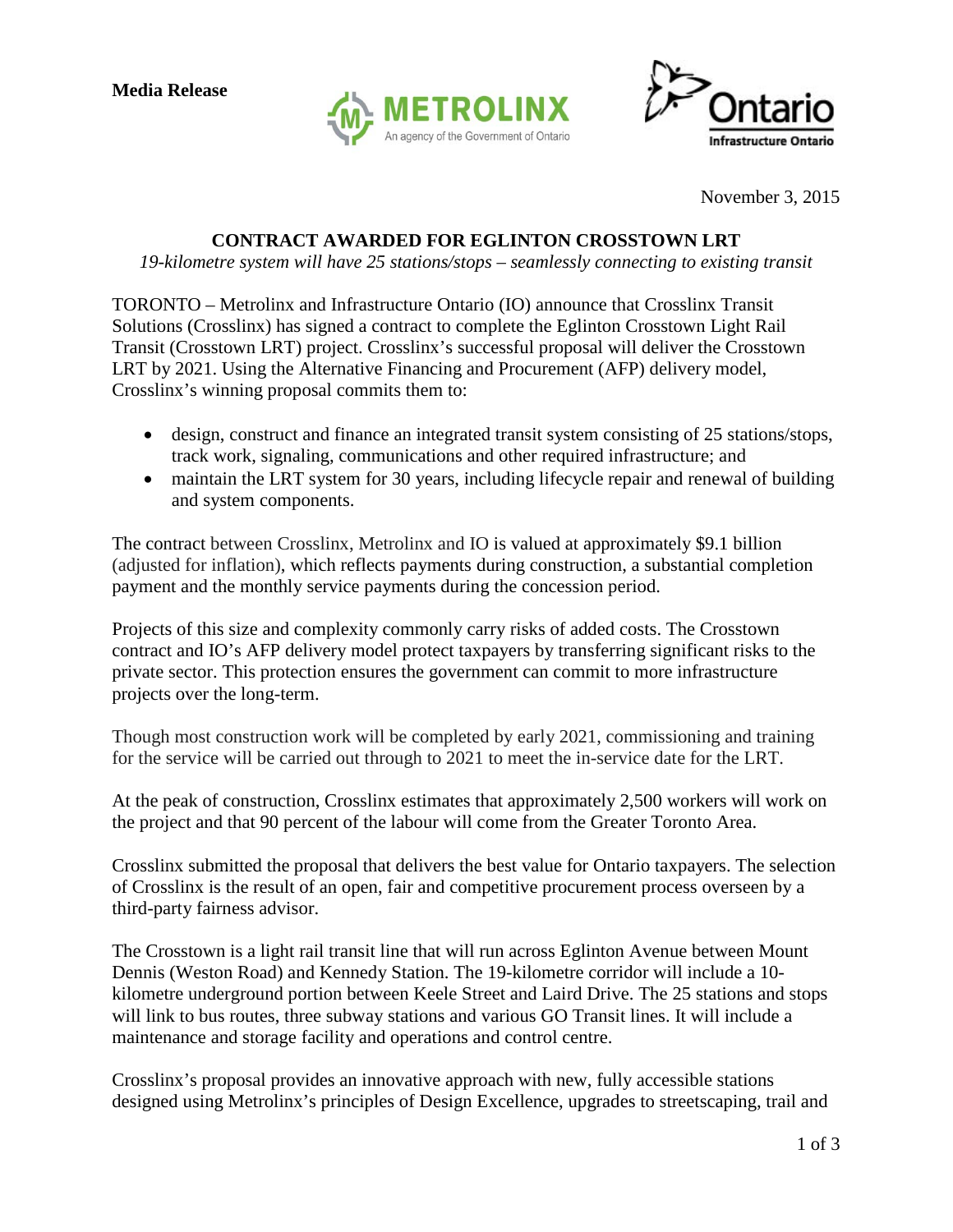pedestrian connections, including bike lanes, providing the largest single expansion of bicycle parking in Toronto's history.

Under separate Metrolinx contracts, tunnels and utility work began in 2011 and significant progress has been made with tunnelling on the western segment between Black Creek Drive and Allen Road. When in service, the Crosstown will provide service that is up to 60 percent faster than bus service today.

Metrolinx and IO are working together to deliver the Crosstown, which will remain publicly owned, controlled and accountable.

# **Quotes:**

# *Steven Del Duca, Minister of Transportation*

"We are making great progress on the Crosstown and I am very pleased that we have reached this milestone. Providing light rail transit across the City, we will help thousands of commuters get where they need to be, quickly and easily. The Crosstown is further proof of our commitment to manage congestion and keep the region moving."

## *Brad Duguid, Minister of Economic Development, Employment and Infrastructure*

"This important investment in the Eglinton Crosstown line will provide fast, efficient and reliable transit for Ontarians. As part of the largest infrastructure investment in the province's history, this significant project will generate economic benefits to the Greater Toronto Area, create jobs, and keep people moving."

# *Bruce McCuaig, President and CEO, Metrolinx*

"This is another important milestone in the delivery of the Eglinton Crosstown LRT project. We are now ready to move into the next phase of the project to build the Crosstown stations and stops, track and signal infrastructure and maintenance and storage facility to support the line. This is another example of the progress Metrolinx is making to transform the way the region moves by building a fast, convenient and integrated transit network across the GTHA."

# *Bert Clark, President and CEO, Infrastructure Ontario*

"Successfully reaching financial close for the Crosstown project is the result of years of hard work by IO's dedicated staff working collaboratively with Metrolinx to deliver a game-changing transit project. This made-in-Ontario procurement solution delivers an innovative contract to protect taxpayers from risks of cost overruns. Crosstown will raise the standard for other transit projects being delivered in North America."

### **Background:**

In addition to earlier projects like the Eglinton Crosstown, the Province is working with Metrolinx to deliver signature projects under the *Moving Ontario Forward* Plan – a plan that commits \$31.5 billion over 10 years for investment in priority infrastructure projects across the province, such as public transit, roads, bridges and highways. This includes about \$16 billion for priority rapid transit projects in the Greater Toronto and Hamilton (GTHA) and about \$15 billion for investment in transportation and other priority infrastructure projects across the province.